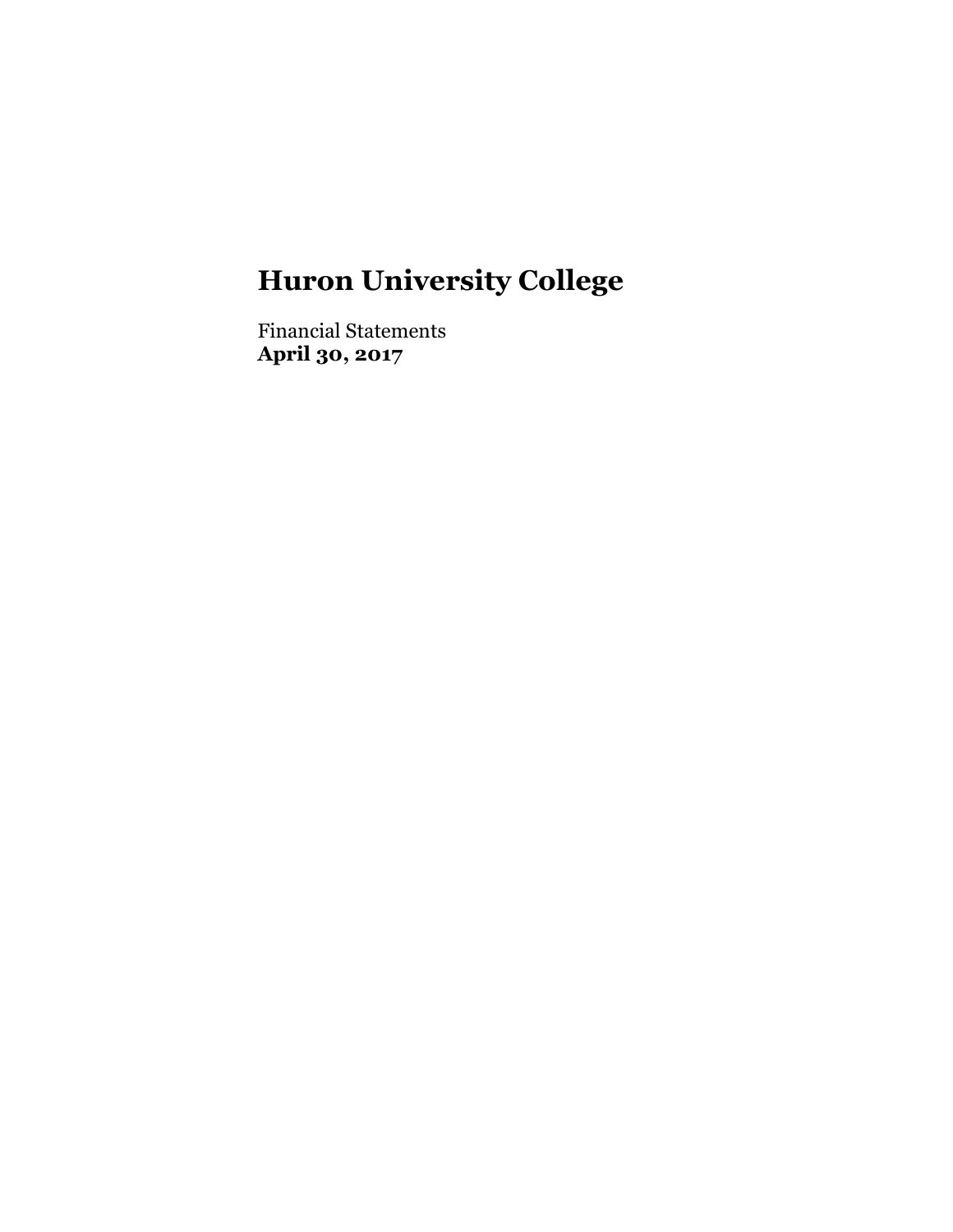

June 22, 2017

## **Independent Auditor's Report**

#### **To the Executive Board of Huron University College**

We have audited the accompanying financial statements of Huron University College, which comprise the statement of financial position as at April 30, 2017 and the statements of operations, changes in net assets and cash flows for the year then ended, and the related notes, which comprise a summary of significant accounting policies and other explanatory information.

#### **Management's responsibility for the financial statements**

Management is responsible for the preparation and fair presentation of these financial statements in accordance with Canadian accounting standards for not-for-profit organizations, and for such internal control as management determines is necessary to enable the preparation of financial statements that are free from material misstatement, whether due to fraud or error.

#### **Auditor's responsibility**

Our responsibility is to express an opinion on these financial statements based on our audit. We conducted our audit in accordance with Canadian generally accepted auditing standards. Those standards require that we comply with ethical requirements and plan and perform the audit to obtain reasonable assurance about whether the financial statements are free from material misstatement.

An audit involves performing procedures to obtain audit evidence about the amounts and disclosures in the financial statements. The procedures selected depend on the auditor's judgment, including the assessment of the risks of material misstatement of the financial statements, whether due to fraud or error. In making those risk assessments, the auditor considers internal control relevant to the entity's preparation and fair presentation of the financial statements in order to design audit procedures that are appropriate in the circumstances, but not for the purpose of expressing an opinion on the effectiveness of the entity's internal control. An audit also includes evaluating the appropriateness of accounting policies used and the reasonableness of accounting estimates made by management, as well as evaluating the overall presentation of the financial statements.

We believe that the audit evidence we have obtained is sufficient and appropriate to provide a basis for our audit opinion.

"PwC" refers to PricewaterhouseCoopers LLP, an Ontario limited liability partnership. *465 Richmond Street, Suite 400, London, Ontario, Canada N6A 5P4 PricewaterhouseCoopers LLP T: +1 519 640 8000, F: +1 519 640 8015* 

"PwC" refers to PricewaterhouseCoopers LLP, an Ontario limited liability partnership.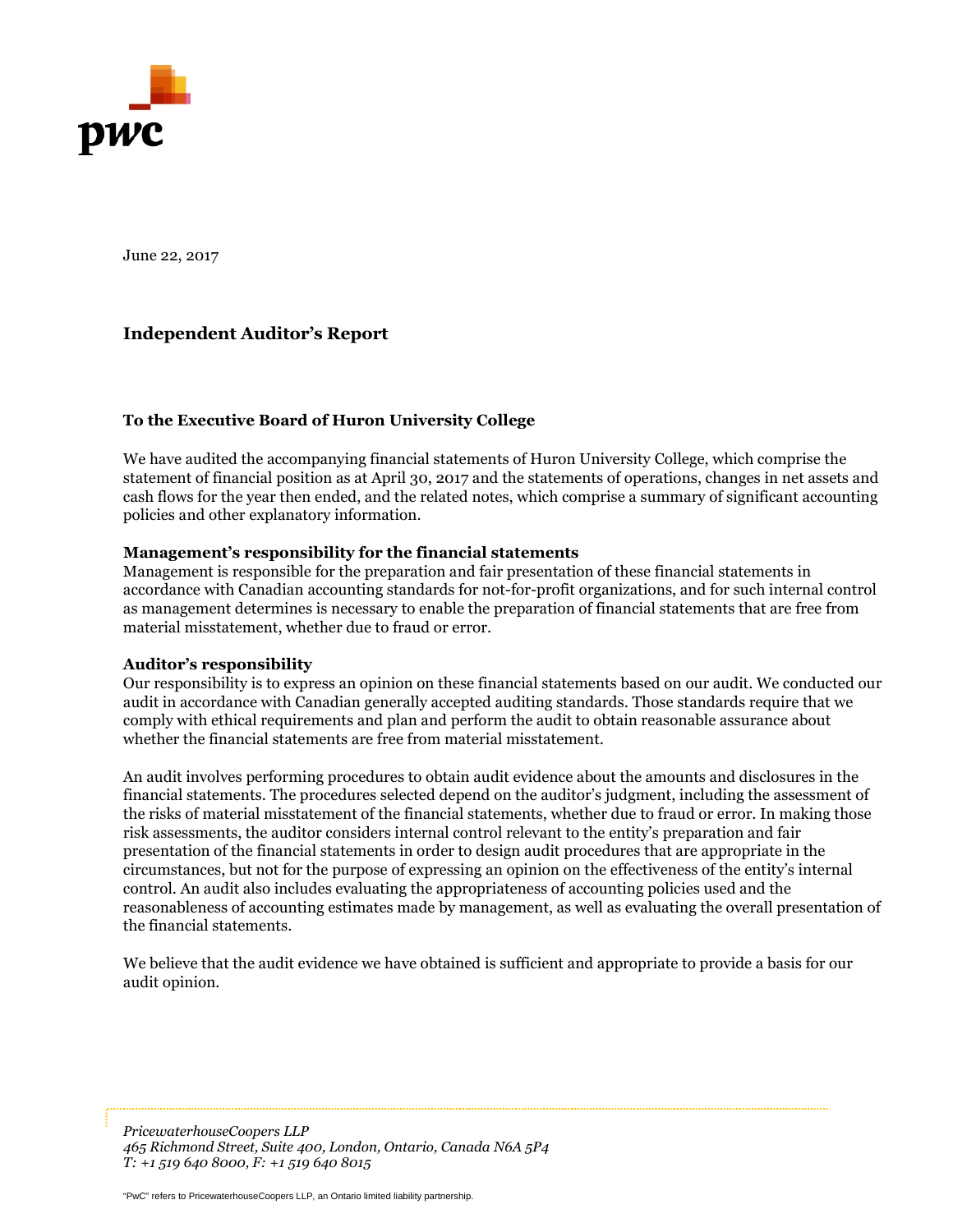

### **Opinion**

In our opinion, the financial statements present fairly, in all material respects, the financial position of Huron University College as at April 30, 2017 and the results of its operations and its cash flows for the year then ended in accordance with Canadian accounting standards for not-for-profit organizations

Pricewaterhouse Coopers LLP

**Chartered Professional Accountants, Licensed Public Accountants**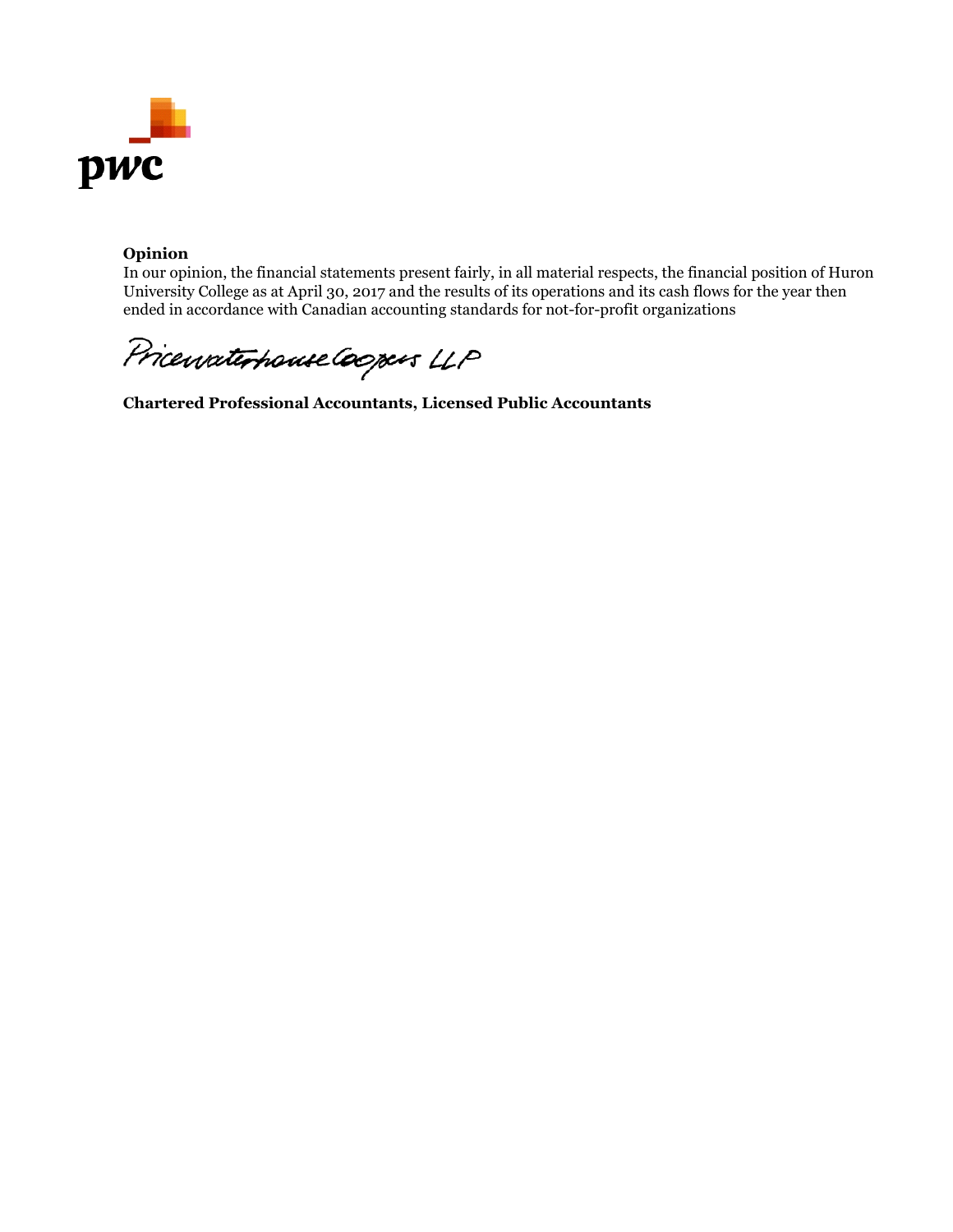Statement of Financial Position **As at April 30, 2017** 

|                                                                                                                                                                                                     | 2017                                                 | 2016<br>S                                           |
|-----------------------------------------------------------------------------------------------------------------------------------------------------------------------------------------------------|------------------------------------------------------|-----------------------------------------------------|
| <b>Assets</b>                                                                                                                                                                                       |                                                      |                                                     |
| <b>Current assets</b><br>Cash<br>Short-term investments<br>Accounts receivable<br>Prepaid expenses<br>Due from Huron University College Foundation                                                  | 5,202,710<br>954,398<br>561,867<br>44,093<br>159,864 | 9,570,094<br>939,556<br>320,410<br>38,440<br>39,205 |
|                                                                                                                                                                                                     | 6,922,932                                            | 10,907,705                                          |
| <b>Capital assets (note 3)</b>                                                                                                                                                                      | 14,932,517                                           | 14,761,610                                          |
|                                                                                                                                                                                                     | 21,855,449                                           | 25,669,315                                          |
| <b>Liabilities</b>                                                                                                                                                                                  |                                                      |                                                     |
| <b>Current liabilities</b><br>Accounts payable and accrued liabilities<br>Advanced tuition and residence deposits<br>Current portion of employee future benefits (note 6)<br>Deferred contributions | 1,750,581<br>58,597<br>63,338<br>194,122             | 1,611,780<br>272,981<br>229,622<br>165,214          |
|                                                                                                                                                                                                     | 2,066,638                                            | 2,279,597                                           |
| <b>Deferred capital contributions (note 4)</b><br><b>Employee future benefits (note 6)</b>                                                                                                          | 3,724,997<br>2,089,060                               | 3,734,149<br>2,025,411                              |
|                                                                                                                                                                                                     | 7,880,695                                            | 8,039,157                                           |
| <b>Net assets</b><br>Invested in capital assets<br>Unrestricted                                                                                                                                     | 11,517,473<br>2,457,281                              | 11,283,900<br>6,346,258                             |
|                                                                                                                                                                                                     | 13,974,754                                           | 17,630,158                                          |
|                                                                                                                                                                                                     | 21,855,449                                           | 25,669,315                                          |

**Approved by the Executive Board** 

The accompanying notes are an integral part of these financial statements.

 $\_$  , and the set of the set of the set of the set of the set of the set of the set of the set of the set of the set of the set of the set of the set of the set of the set of the set of the set of the set of the set of th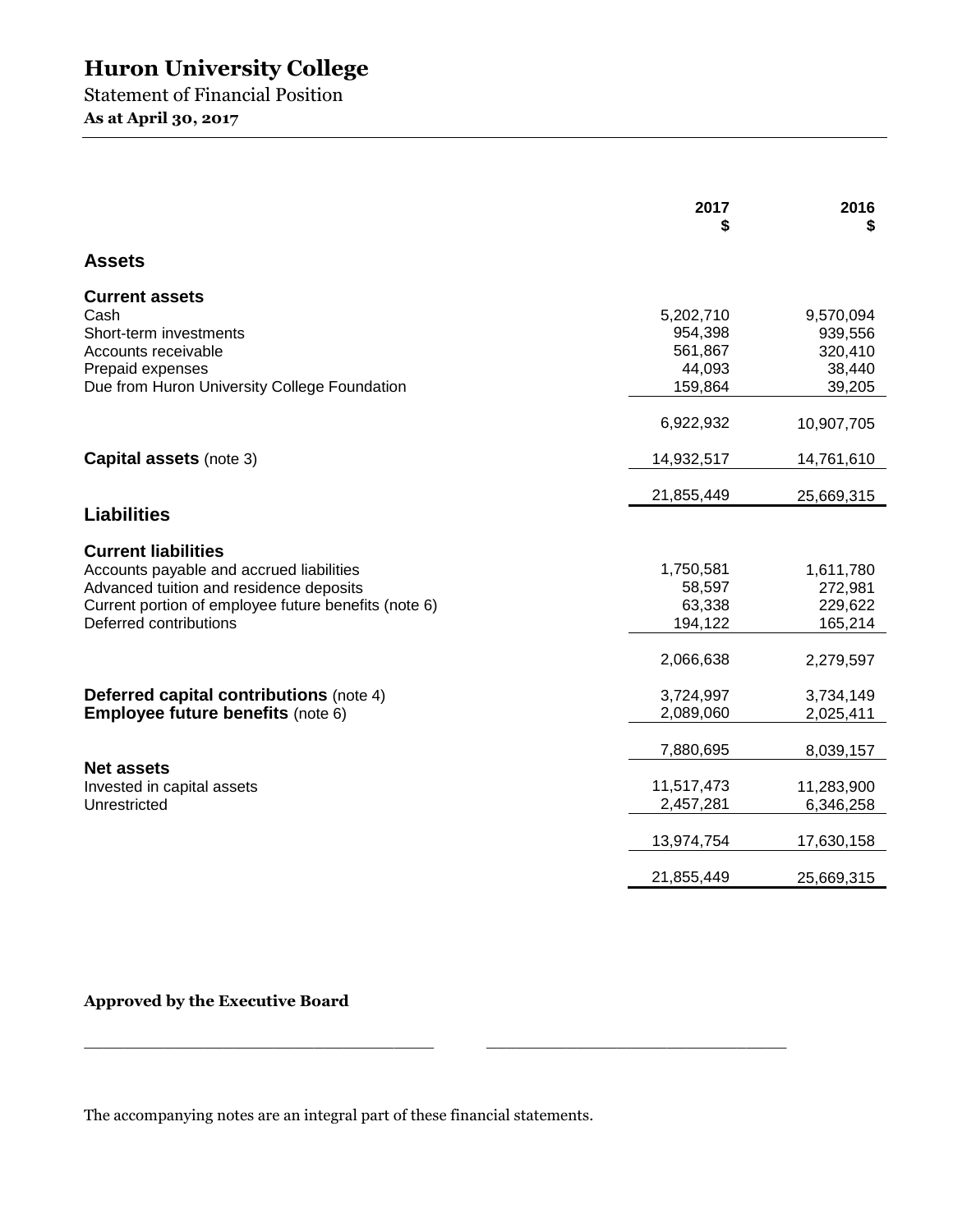## Statement of Operations **For the year ended April 30, 2017**

|                                                        | 2017        | 2016<br>S   |
|--------------------------------------------------------|-------------|-------------|
| <b>Revenue</b>                                         |             |             |
| Student fees                                           | 8,679,995   | 8,583,212   |
| Government grants                                      | 3,981,129   | 4,968,471   |
|                                                        | 12,661,124  | 13,551,683  |
| Ancillary revenue (note 7)                             | 2,544,886   | 2,349,306   |
| <b>External trust</b>                                  | 41,993      | 42,509      |
| Research fund                                          | 86,786      | 67,148      |
| Foundation transfer (note 8)                           | 1,578,628   | 962,374     |
|                                                        | 4,252,293   | 3,421,337   |
| Other revenue (note 9)                                 | 1,578,789   | 1,656,587   |
|                                                        | 18,492,206  | 18,629,607  |
|                                                        |             |             |
| <b>Expenditures</b><br>Salaries and benefits - faculty | 7,652,269   | 7,536,694   |
| Salaries and benefits - staff                          | 2,723,173   | 2,535,516   |
| Registrarial                                           | 1,025,566   | 897,016     |
| Academic instructional                                 | 716,001     | 686,785     |
| UWO fees                                               | 1,704,859   | 1,724,628   |
|                                                        | 13,821,868  | 13,380,639  |
| Ancillary expenses (note 7)                            | 1,834,016   | 1,884,691   |
| Scholarship and bursaries                              | 1,466,796   | 1,534,951   |
| Building costs - academic                              | 1,379,020   | 504,290     |
| General administration                                 | 941,613     | 846,800     |
| Research grant expenses                                | 86,786      | 67,148      |
| Alumni development                                     | 824,496     | 585,131     |
|                                                        | 6,532,727   | 5,423,011   |
|                                                        | 20,354,595  | 18,803,650  |
| Deficiency of revenue over expenditures before the     |             |             |
| undernoted                                             | (1,862,389) | (174, 043)  |
| Amortization of capital assets                         | 1,145,904   | 1,147,872   |
| Deficiency of revenue over expenditures                | (3,008,293) | (1,321,915) |

The accompanying notes are an integral part of these financial statements.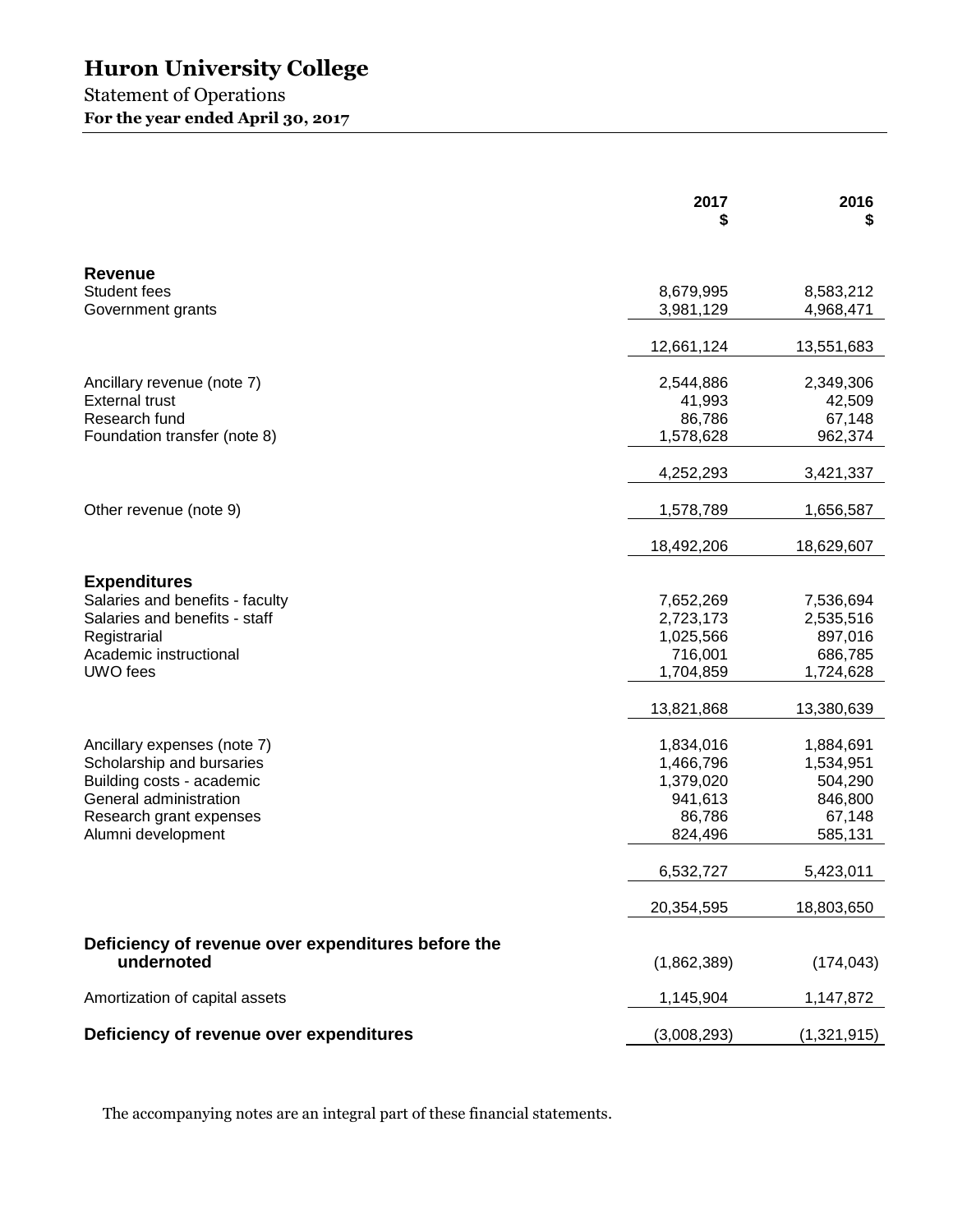Statement of Changes in Net Assets **For the year ended April 30, 2017** 

|                                               |                                                      |                           |                                              | 2017               |                                                     |                          |                                              | 2016               |
|-----------------------------------------------|------------------------------------------------------|---------------------------|----------------------------------------------|--------------------|-----------------------------------------------------|--------------------------|----------------------------------------------|--------------------|
|                                               | Invested in<br><b>Capital</b><br><b>Assets</b><br>\$ | <b>Unrestricted</b><br>\$ | <b>Internally</b><br><b>Restricted</b><br>\$ | <b>Total</b><br>\$ | Invested in<br><b>Capital</b><br><b>Assets</b><br>S | <b>Unrestricted</b><br>S | <b>Internally</b><br><b>Restricted</b><br>\$ | <b>Total</b><br>\$ |
| <b>Balance - Beginning of year</b>            | 11,283,900                                           | 6,346,258                 | $\overline{\phantom{a}}$                     | 17,630,158         | 10,608,890                                          | 8,215,716                | $\sim$                                       | 18,824,606         |
| Deficiency of revenue over<br>expenditures    | (925, 734)                                           | (2,082,559)               | $\overline{\phantom{a}}$                     | (3,008,293)        | (902, 535)                                          | (419, 380)               |                                              | (1,321,915)        |
| Capital assets acquired from own funds        | 1,159,307                                            | (1, 159, 307)             |                                              | $\sim$             | 1,577,545                                           | (1,577,545)              |                                              |                    |
| Interfund transfer                            |                                                      |                           |                                              |                    |                                                     |                          |                                              |                    |
| Remeasurements on employee future<br>benefits |                                                      | (647, 111)                |                                              | (647, 111)         | $\overline{\phantom{a}}$                            | 127,467                  |                                              | 127,467            |
|                                               | 233,573                                              | (3,888,977)               |                                              | (3,655,404)        | 675,010                                             | (1,869,458)              |                                              | (1, 194, 448)      |
| <b>Balance - End of year</b>                  | 11,517,473                                           | 2,457,281                 | ٠                                            | 13,974,754         | 11,283,900                                          | 6,346,258                |                                              | 17,630,158         |

The accompanying notes are an integral part of these financial statements.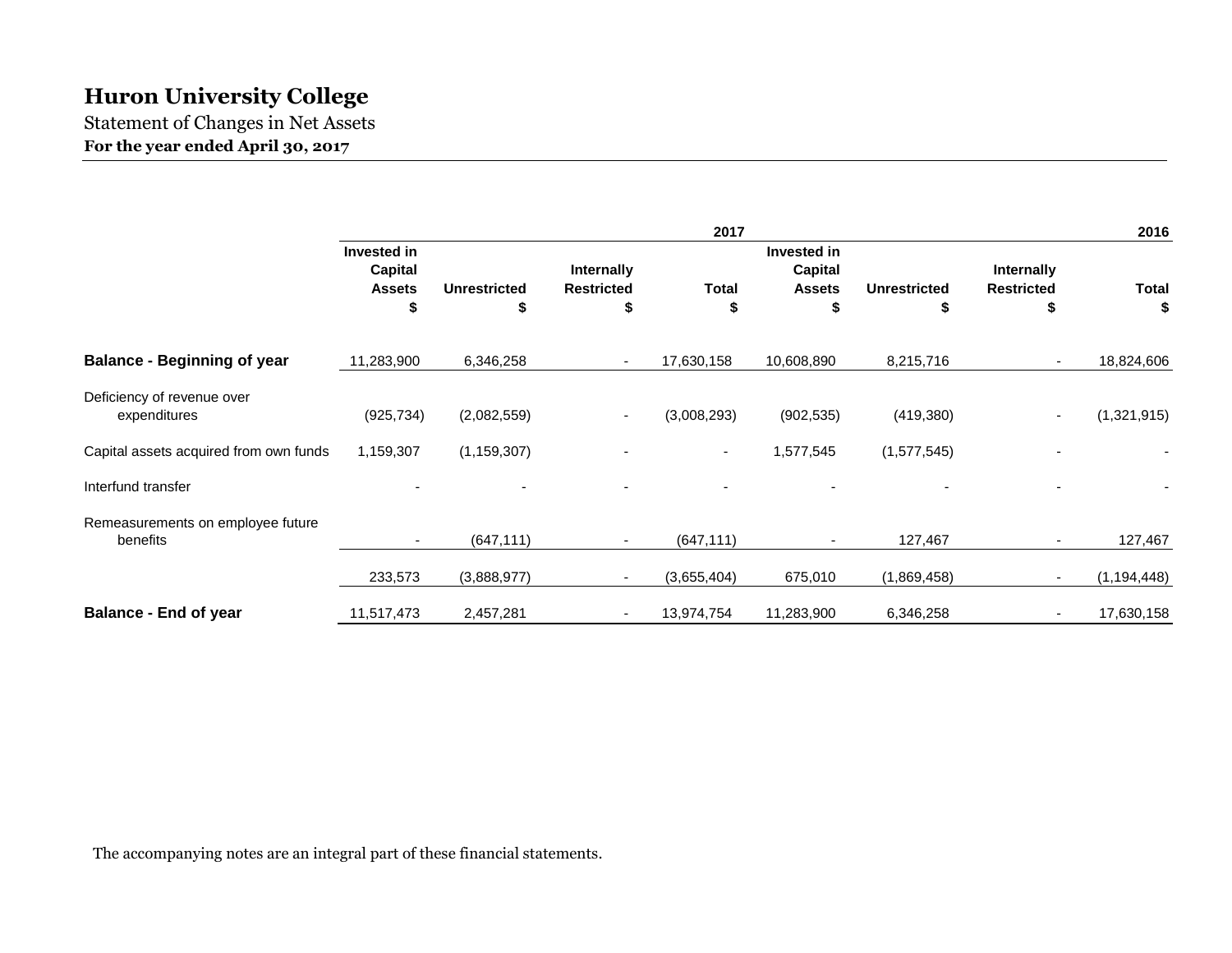Statement of Cash Flows **For the year ended April 30, 2017** 

|                                                                                                                                                     | 2017<br>S                            | 2016<br>\$                         |
|-----------------------------------------------------------------------------------------------------------------------------------------------------|--------------------------------------|------------------------------------|
| Cash provided by (used in)                                                                                                                          |                                      |                                    |
| Cash flows from operating activities<br>Excess of revenue over expenditures<br>Items not involving cash                                             | (3,008,293)                          | (1,321,915)                        |
| Amortization of capital assets<br>Amortization of deferred capital contributions<br>Change in employee future benefits, net of remeasurements       | 1,145,904<br>(220, 170)<br>(749,746) | 1,147,872<br>(245, 337)<br>161,566 |
|                                                                                                                                                     | (2,832,305)                          | (257,814)                          |
| Change in non-cash working capital items (note 10)                                                                                                  | (414,444)                            | 46,858                             |
|                                                                                                                                                     | (3, 246, 749)                        | (210, 956)                         |
| Cash flows from investing activities<br>Purchase of capital assets<br>Increase in short-term investments<br>Deferred capital contributions received | (1,316,811)<br>(14, 842)<br>211,018  | (1,820,190)<br>(15,216)<br>169,101 |
|                                                                                                                                                     | (1, 120, 635)                        | (1,666,305)                        |
| Decrease in net cash for the year                                                                                                                   | (4,367,384)                          | (1,877,261)                        |
| Cash - Beginning of year                                                                                                                            | 9,570,094                            | 11,447,355                         |
| Cash - End of year                                                                                                                                  | 5,202,710                            | 9,570,094                          |

The accompanying notes are an integral part of these financial statements.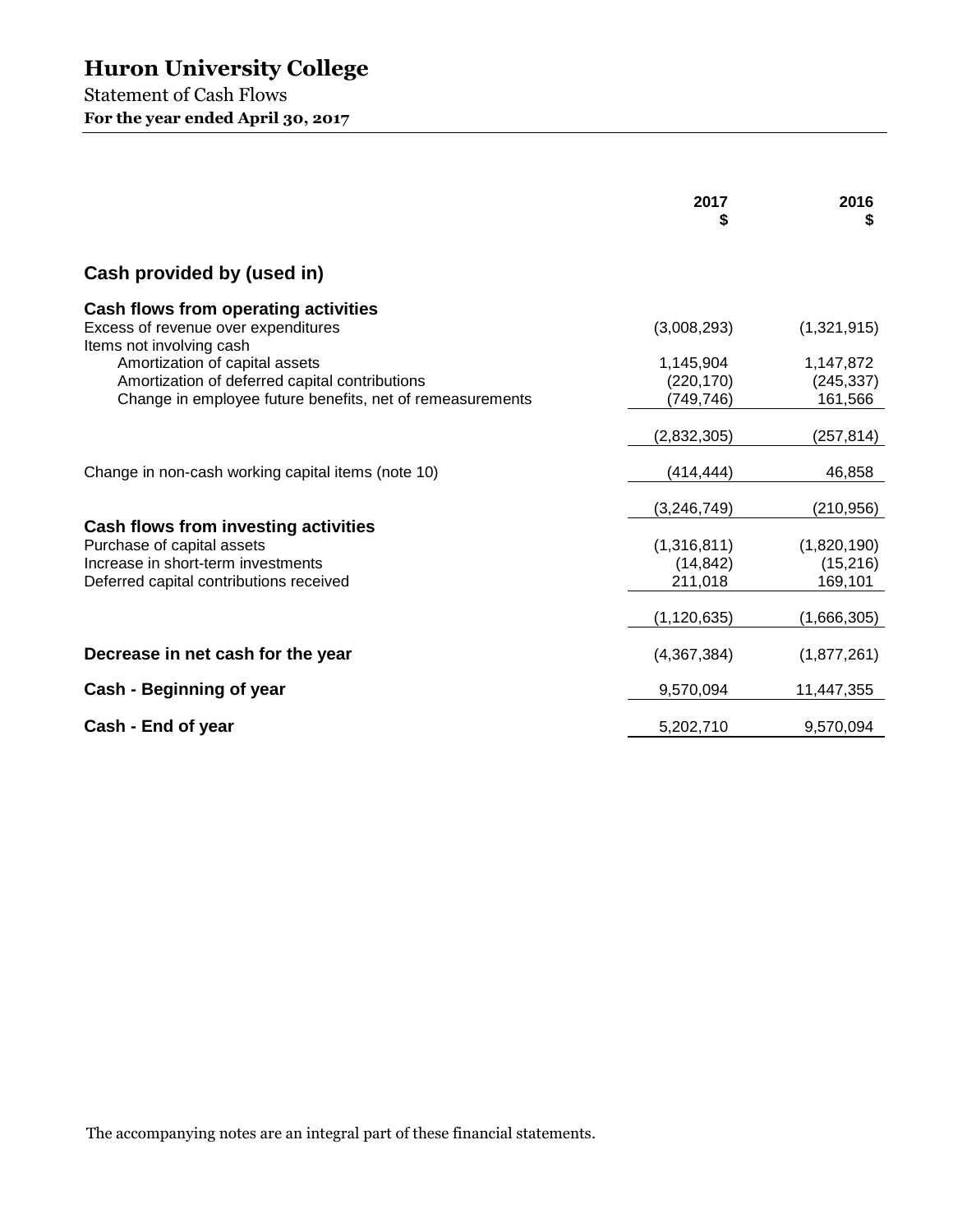Notes to Financial Statements **April 30, 2017** 

## **1 Purpose of the organization**

Huron University College (the University) is a university institution with undergraduate programs in Arts and Social Sciences, and graduate programs in Theology. The University is affiliated with the University of Western Ontario (UWO) and associated with the Anglican Church of Canada. The University is incorporated under the statutes of the Province of Ontario. The University is a not-for-profit organization under the Income Tax Act.

## **2 Summary of significant accounting policies**

#### **Basis of presentation**

The financial statements have been prepared in accordance with Canadian accounting standards for not-forprofit organizations (ASNPO) as issued by the Canadian Accounting Standards Board and include the following significant accounting policies.

#### **Revenue recognition**

The University follows the deferral method of accounting for contributions. Restricted contributions are deferred and recognized as revenue in the year in which the related expenses are incurred. Unrestricted contributions are recognized as revenue when received or receivable if the amount received can be reasonably estimated and collection is reasonably assured.

Grants approved but not yet received at the end of an accounting period are accrued if the amount to be received can be reasonably estimated and collection is reasonably assured. Where a portion of a grant relates to a future period, it is deferred and recognized in the subsequent period.

#### **Capital assets**

Capital assets are carried at cost. When an asset is sold or otherwise disposed of, the related cost and accumulated amortization are removed from the respective accounts and any gain or loss on disposition is recognized in operations for the year.

The carrying amount of a capital asset not being amortized because it is under construction or development is classified as work-in-progress. Amortization expense is calculated upon completion of construction and allocation of the asset to its appropriate capital asset account.

Amortization expense is calculated on all amortizable assets based on the following methods, utilizing estimated lives according to Canadian Association of University Business Officers guidelines for Canadian colleges and universities as follows:

Buildings **5% declining balance** Equipment and furniture 10 years straight line Computer equipment **6** and the computer equipment  $\alpha$  years straight line Library books **5** years straight line Food court **Food court** 6% declining balance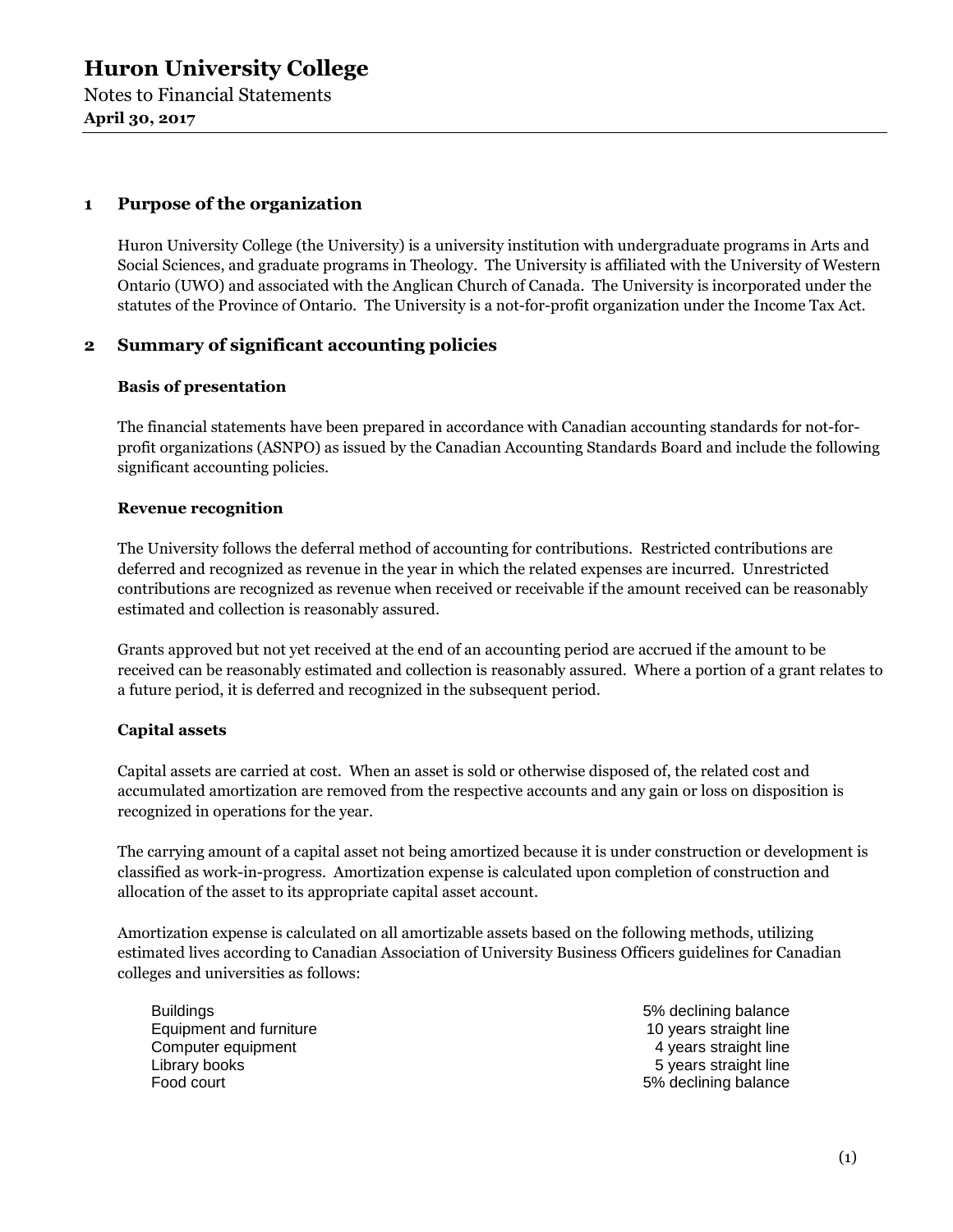#### **Deferred capital contributions**

Effective May 1, 1997, contributions received for capital assets are deferred and amortized over the same term and on the same basis as the related capital assets. Contributions related to capital assets acquired prior to fiscal 1998 are not reasonably determined and therefore, the change in policy was applied prospectively.

## **Employee future benefits**

The University provides a Retirement Gratuity Plan, which is a defined benefit type plan. Benefits from the Gratuity Plan are provided only to participants who had benefits under the London Life and/or Standard Life Group or Group Annuity plan as of December 31, 1986, only if the participant invests his/her defined contribution account in accordance with plan provisions and meets all other conditions necessary for receiving such benefits. The service cost and accrued benefit obligation of the Gratuity Plan is actuarially determined using a modified form of the projected unit credit actuarial cost method pro-rated on services. The employees of the University are also eligible to be members of the UWO Academic and Staff/Management Pension Plan, which is a defined contribution plan. The University also provides an administrative leave to its principal to be taken at the end of the principal's term.

#### **Use of estimates**

The preparation of financial statements in conformity with ASNPO requires management to make estimates and assumptions that affect the reported amounts of assets and liabilities and disclosure of contingent assets and liabilities at the date of the financial statements and the reported amounts of revenue and expenses during the reporting period. Actual results could differ from those estimates.

## **Financial instruments**

A financial instrument is any contract that gives rise to a financial asset of one entity and a financial liability or equity instrument of another entity. Financial instruments in the form of financial assets and financial liabilities are generally presented separately. Financial instruments are recognized as soon as the University becomes a party to the contractual provisions of the financial instrument. Upon initial recognition financial instruments are measured at fair value. The fair value of a financial instrument is the estimated amount that the University would receive or pay to terminate the instrument agreement at the reporting date. The following methods and assumptions were used to estimate the fair value of each type of financial instrument by reference to various market value data and other valuation techniques as appropriate.

#### *Cash and short-term investments*

Cash and short-term investments consist primarily of cash on hand and certificates of deposits with an original term of up to twelve months. These instruments have been accounted for at fair value. Carrying values approximate fair values for these instruments due to their short-term maturity.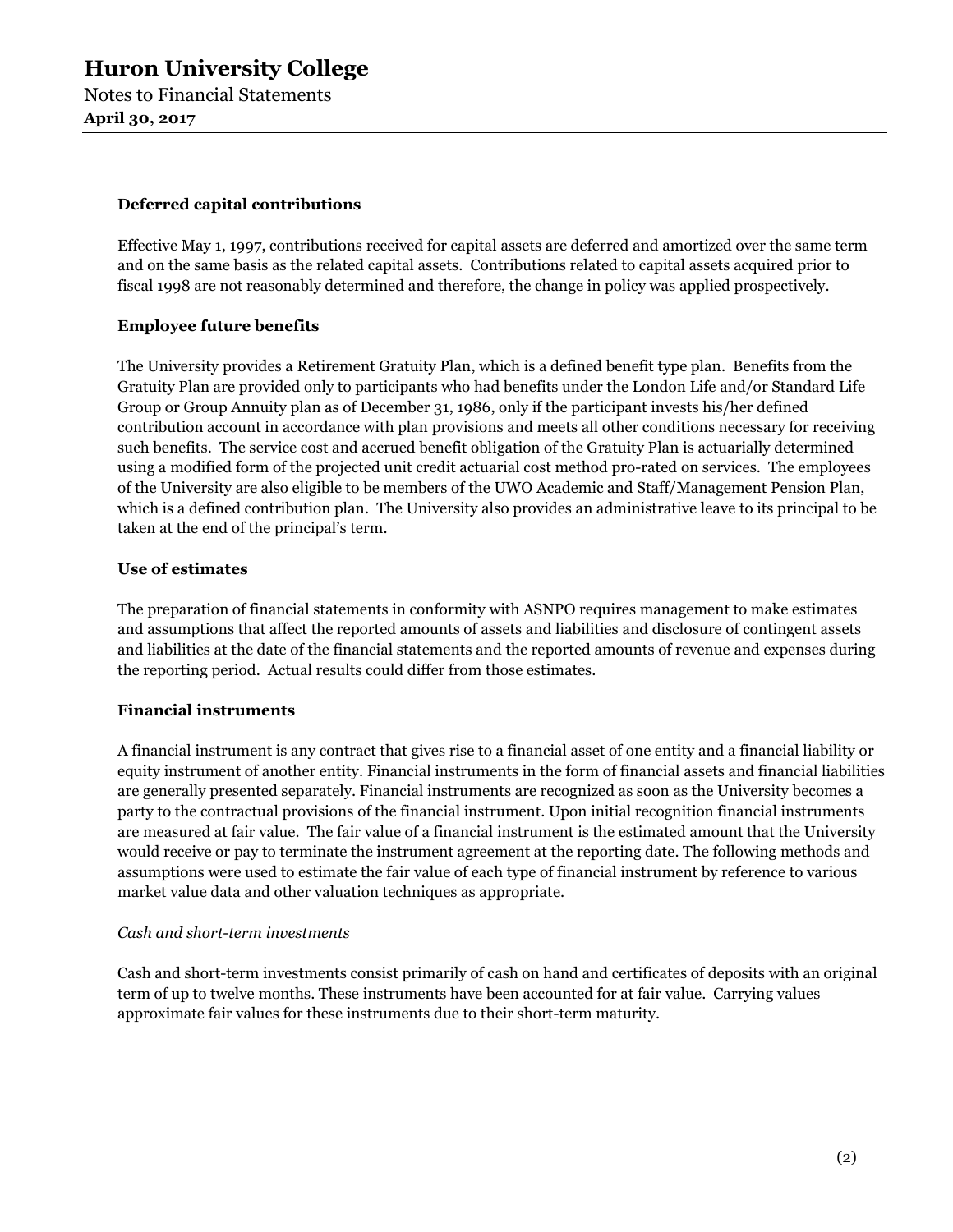## **Huron University College**  Notes to Financial Statements **April 30, 2017**

#### *Loans and receivables*

Loans and receivables are non-derivative financial assets that represent amounts due from others with fixed or determinable payments that are not quoted in an active market including accounts receivable and due from Huron University College Foundation. After initial recognition, loans and receivables are subsequently carried at amortized cost using the effective interest method less any impairment losses, if necessary. Gains and losses are recognized in the statement of operations when the loans and receivables are derecognized or impaired. Interest effects on the application of the effective interest method are also recognized in the statement of operations.

The carrying value of accounts receivable and due from Huron University College Foundation approximates their fair values due to the short-term maturity of these financial instruments.

#### *Other financial liabilities*

Other financial liabilities are non-derivative financial liabilities with fixed payments or determinable payments that are not quoted in an active market including accounts payable and accrued liabilities and long-term debt. After initial recognition, other financial liabilities are subsequently carried at amortized cost using the effective interest method. Gains and losses are recognized in the statement of operations when other financial liabilities are derecognized or impaired. Interest effects on the application of the effective interest method are also recognized in the statement of operations.

• The carrying value of accounts payable and accrued liabilities approximates their fair values due to the short-term maturity of these financial instruments.

#### *Interest rate risk*

The University's exposure to interest rate risk relates to its cash and short-term investments.

#### *Credit risk*

Management monitors its credit risk related to its accounts receivable balances which are primarily from student and government sources.

#### *Foreign exchange risk*

The University has no significant exposure to fluctuations in the value of foreign currencies.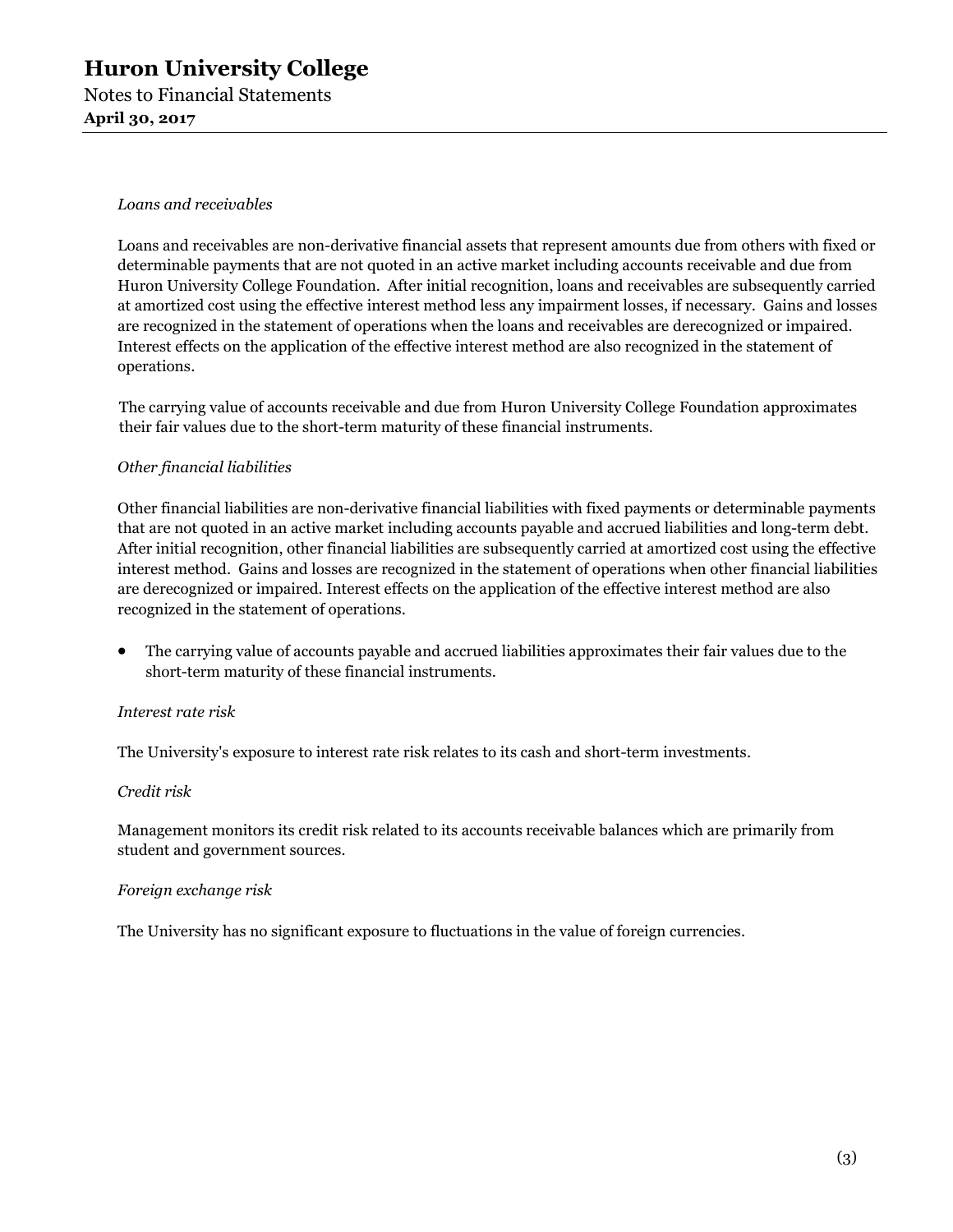Notes to Financial Statements **April 30, 2017** 

## **3 Capital assets**

|                         |            |                                         | 2017                    |
|-------------------------|------------|-----------------------------------------|-------------------------|
|                         | Cost<br>S  | Accumulated<br>amortization<br>S        | Net book<br>value<br>\$ |
| Land                    | 325,459    |                                         | 325,459                 |
| <b>Buildings</b>        | 26,778,694 | 15,276,974                              | 11,501,720              |
| Equipment and furniture | 6,962,317  | 5,565,298                               | 1,397,019               |
| Computer equipment      | 1,401,885  | 1,271,569                               | 130,316                 |
| Library books           | 2,778,390  | 2,451,594                               | 326,796                 |
| Food court              | 2,818,445  | 1,567,238                               | 1,251,207               |
|                         | 41,065,190 | 26,132,673                              | 14,932,517              |
|                         |            |                                         | 2016                    |
|                         | Cost<br>\$ | <b>Accumulated</b><br>amortization<br>S | Net book<br>value<br>S  |
| Land                    | 325,459    |                                         | 325,459                 |
| <b>Buildings</b>        | 26,218,098 | 14,693,667                              | 11,524,431              |
| Equipment and furniture | 6,839,744  | 5,257,396                               | 1,528,348               |
| Computer equipment      | 1,371,897  | 1,195,418                               | 176,479                 |
| Library books           | 2,676,189  | 2,338,903                               | 337,286                 |
| Food court              | 2,316,992  | 1,501,385                               | 815,607                 |
|                         | 39,748,379 | 24,986,769                              | 14,761,610              |

Included in buildings is \$418,897 (2016 - \$212,063) of construction in progress that has yet to commence amortization. Amortization of these amounts will commence once the construction is complete and the item is put into use.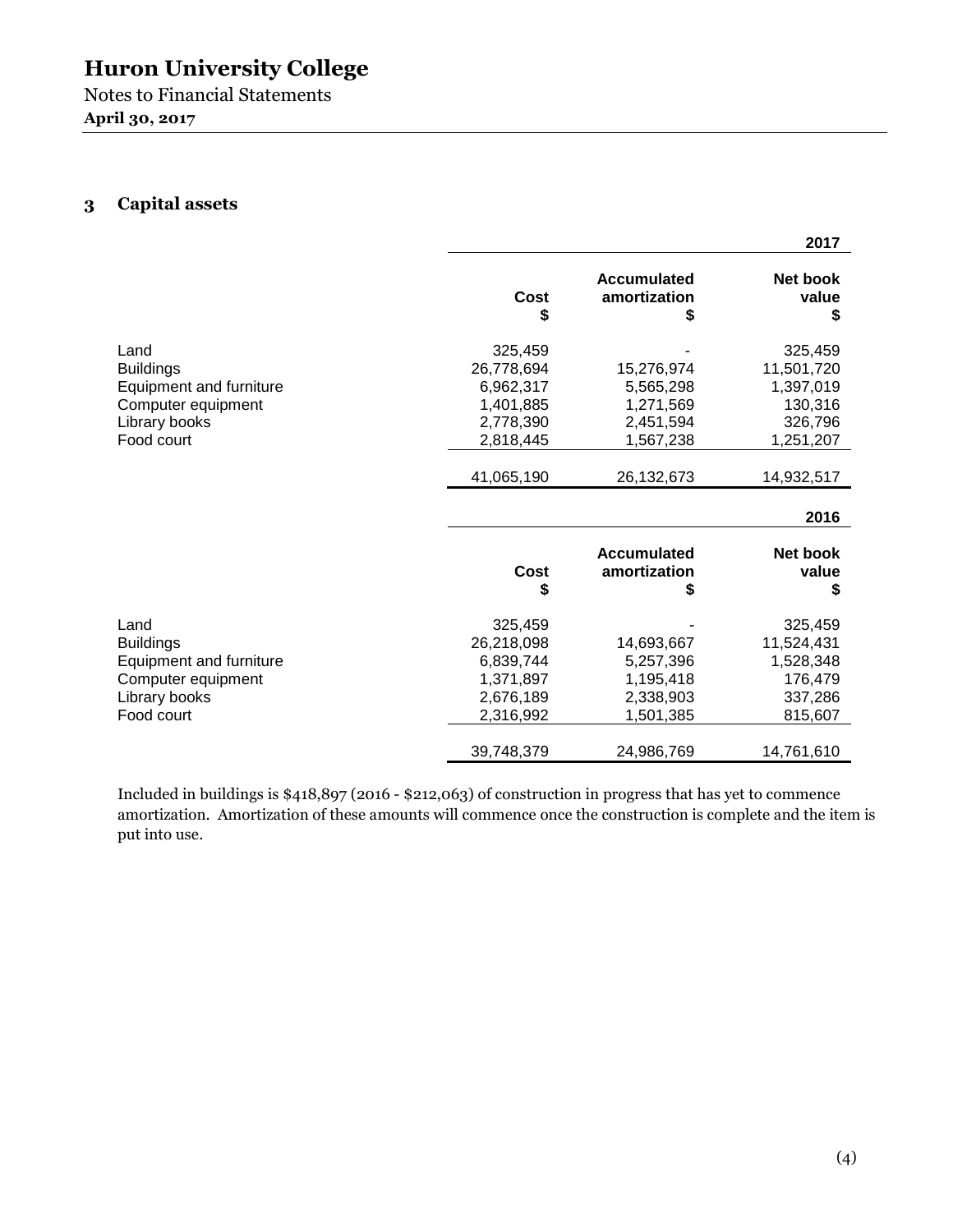Notes to Financial Statements **April 30, 2017** 

## **4 Deferred capital contributions**

|                                                                                                                                        | 2017              | 2016<br>S                      |
|----------------------------------------------------------------------------------------------------------------------------------------|-------------------|--------------------------------|
| <b>Deferred capital contributions</b>                                                                                                  |                   |                                |
| Balance - Beginning of year                                                                                                            | 2,508,931         | 2,460,633                      |
| Facility renewal/infrastructure capital grant<br>Huron University College Foundation capital contribution                              | 146,153<br>11,351 | 74,085<br>168,560              |
| Total contributions received                                                                                                           | 157,504           | 242,645                        |
| Amortized to operations (note 8)                                                                                                       | (171, 731)        | (194, 347)                     |
| Balance - End of year                                                                                                                  | 2,494,704         | 2,508,931                      |
| Unapplied deferred capital contributions                                                                                               | 2017<br>S         | 2016<br>S                      |
| Balance - Beginning of year                                                                                                            | 256,438           | 329,982                        |
| Huron University College Foundation capital contribution<br>Library renewal student contribution<br>Contributions expended during year | 3,613<br>49,901   | 15,304<br>56,137<br>(144, 985) |
| Balance - End of year                                                                                                                  | 309,952           | 256,438                        |
| <b>Deferred Superbuild capital contributions</b>                                                                                       | 2017<br>\$        | 2016<br>\$                     |
| Balance - Beginning of year                                                                                                            | 968,780           | 1,019,770                      |
| Amortized to operations (note 8)                                                                                                       | (48, 439)         | (50, 990)                      |
| Balance - End of year                                                                                                                  | 920,341           | 968,780                        |
| <b>Total deferred capital contributions</b>                                                                                            | 3,724,997         | 3,734,149                      |

Deferred contributions related to capital assets represent restricted contributions to fund capital projects. As at April 30, 2017, \$309,952 of total deferred capital contribution are unspent (2016 - \$256,438).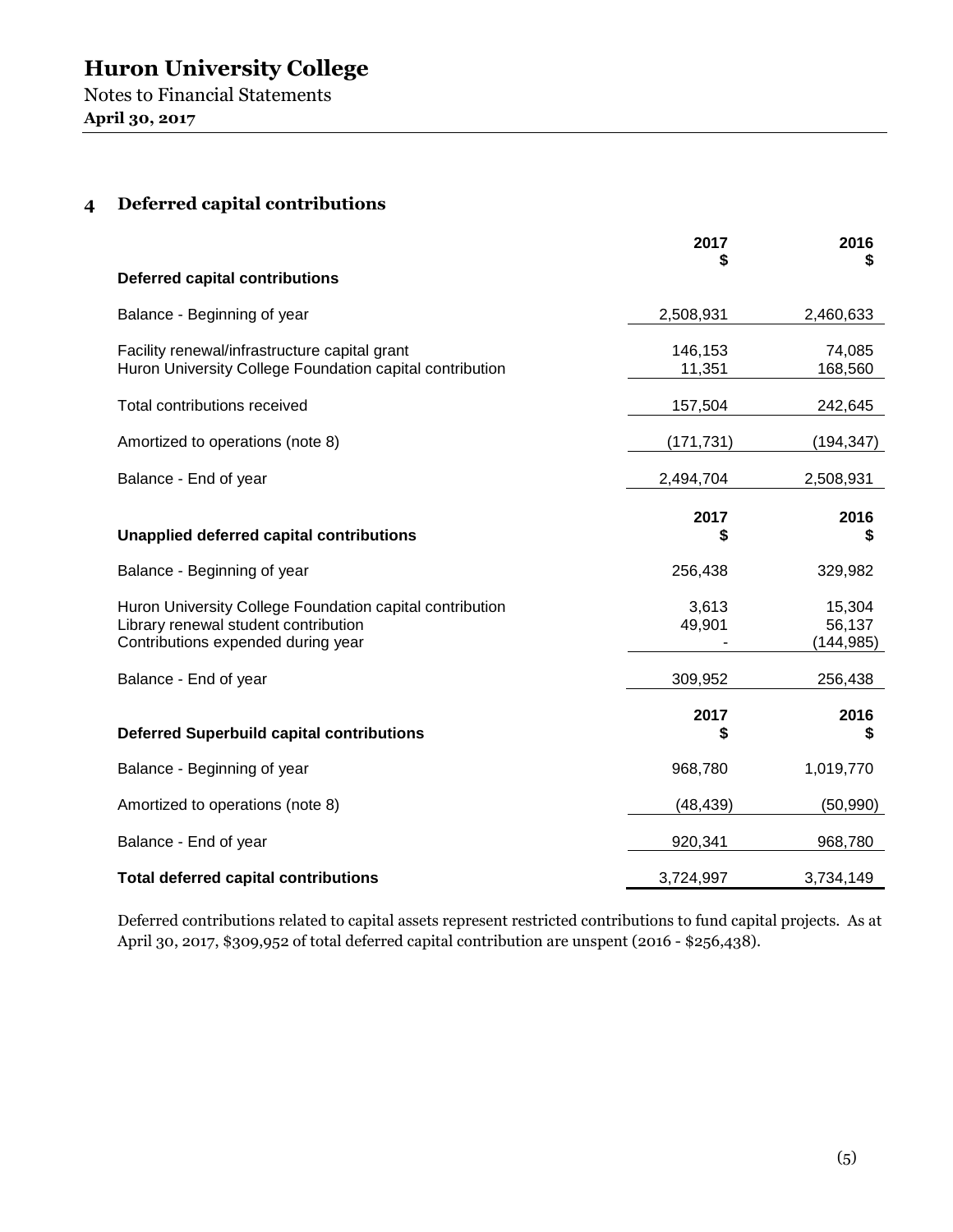**April 30, 2017** 

## **5 Credit facility**

The University has a credit facility in the amount of \$1,800,000 from Scotiabank. All borrowings are payable on demand and bear interest at a rate of prime minus 0.25% per annum interest payable monthly. The credit facility is secured by a general security agreement constituting a first ranking security interest in all personal property of the University. As at April 30, 2017 and 2016, no amounts were drawn on this credit facility.

## **6 Employee future benefits**

The University operates a retirement gratuity plan and participates in a defined contribution pension plan operated by UWO. The University does not provide any other material post retirement non-pension benefits or post-employment benefits to its employees, aside from the Administrative Leave compensation that will be provided to the University's Principal upon completion of his Principal's Term on June 30, 2021.

Employer contributions made to the defined contribution plan during the year amounted to \$581,765 (2016 - \$546,767).

#### *Retirement Gratuity Plan*

The Retirement Gratuity Plan (the Plan) is a defined benefit type of pension plan. Benefits under the Plan are not funded in advance, but are paid from operating revenues as benefits come due. Benefit payments are disbursed if a shortfall exists between the pension benefit received by a member from the defined contribution pension plan and that which is required by the Plan.

On January 1, 1987, the University commenced the defined contribution plan and all employees hired after this date were not eligible to participate in the retired gratuity plan. As at April 30, 2017, the plan has 5 participants  $(2016 - 7)$ .

The Plan has no assets. The accrued benefit obligation as at April 30, 2017 is \$2,040,310 (2016 - \$1,979,487). Benefit payments of \$688,100 (2016 - \$4,413) were paid during the year by the University.

Information about the Plan which was measured as at April 30 is as follows:

|                                       | 2017       | 2016       |
|---------------------------------------|------------|------------|
| Change in accrued benefit obligation  |            |            |
| Accrued benefit obligation - May 1    | 1,979,487  | 2,005,321  |
| Current service cost                  | 45.397     | 47,892     |
| Interest cost                         | 56.415     | 58,154     |
| Benefit payments                      | (688, 100) | (4, 413)   |
| Actuarial loss (gain)                 | 711.443    | (127, 467) |
| (Gain) on settlements                 | (64, 332)  |            |
| Accrued benefit obligation - April 30 | 2,040,310  | 1,979,487  |
|                                       |            |            |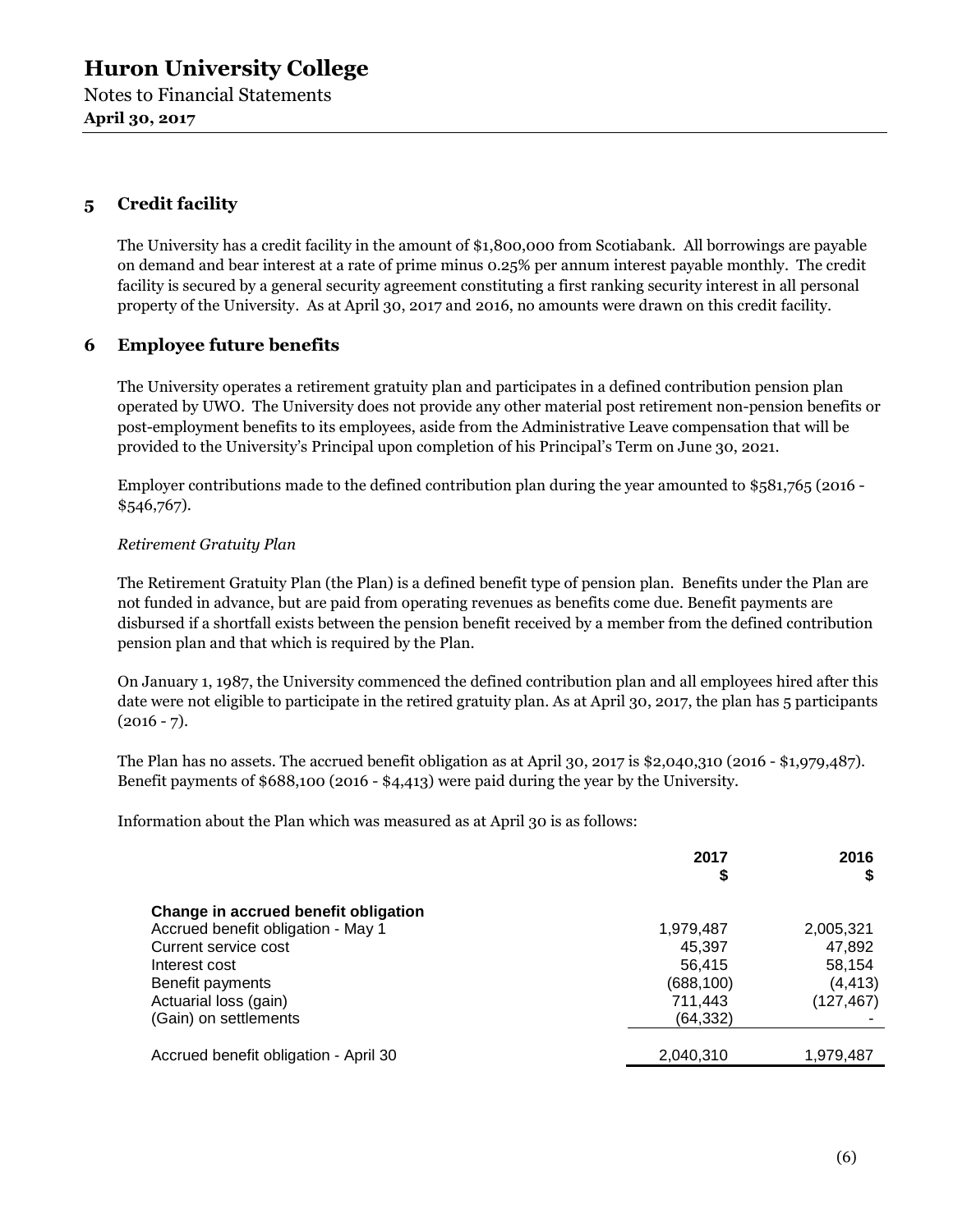The University's net benefit plan expense includes the following components:

|                                                                                             | 2017<br>\$       | 2016<br>S        |
|---------------------------------------------------------------------------------------------|------------------|------------------|
| Current service cost<br>Interest cost                                                       | 45,397<br>56,415 | 47,892<br>58,154 |
| Net pension costs recognized                                                                | 101,812          | 106,046          |
| The significant assumptions used are as follows:                                            |                  |                  |
|                                                                                             | 2017<br>%        | 2016<br>%        |
| Accrued benefit obligation as at April 30<br>Discount rate<br>Rate of compensation increase | 2.60<br>3.00     | 2.85<br>3.00     |
| Benefit costs for the year ended April 30<br>Discount rate<br>Rate of compensation increase | 2.85<br>3.00     | 2.90<br>3.00     |

#### *Administrative Leave*

Upon completion of the Principal's Term ("term") on June 30, 2021, the University's Principal is entitled to an earned Administrative Leave of one year to be taken at the end of the term as partial compensation for the services rendered to the University during the term. By mutual agreement of the University and the Principal, the Administrative Leave for completion of the Principal's term may be deferred and taken by the Principal at such other time as the parties may agree. No such agreements to defer the Administrative Leave were made during the year. During the period of Administrative leave, which commences on July 1, 2021, the Principal will be paid an amount equal to the compensation and benefits that he would have been paid had he not been on leave. Included in employee future benefits is \$112,088 (2016 - \$275,546) relating to earned future postemployment benefits.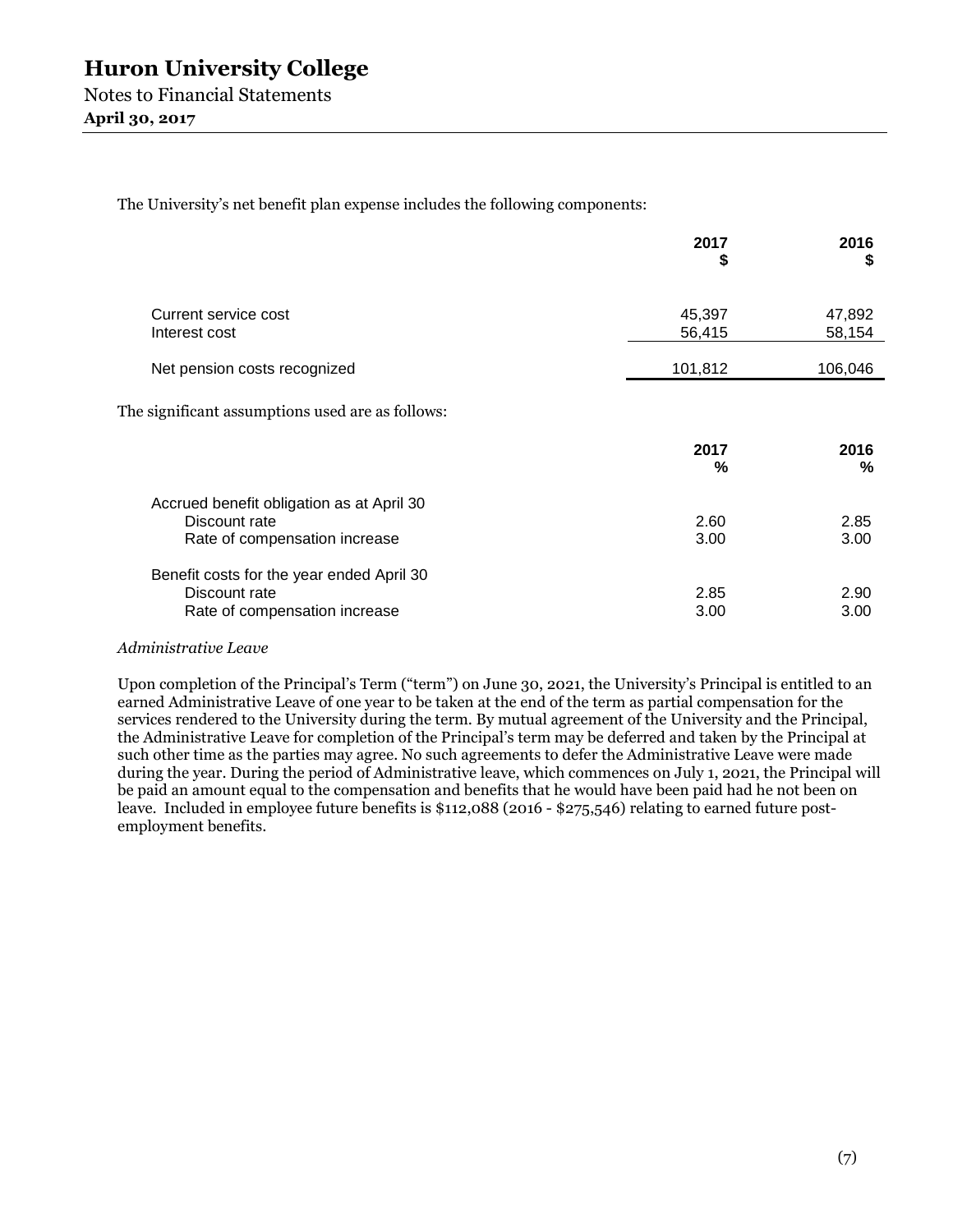Notes to Financial Statements **April 30, 2017** 

## **7 Ancillary operations**

Ancillary operations include the operations of residence, conference facilities and parking facilities. The operations of these facilities are included in the statement of operations and are summarized as follows. The summary below does not include amortization of capital assets related to ancillary operations.

|                                                              | 2017      | 2016      |
|--------------------------------------------------------------|-----------|-----------|
|                                                              | \$        | S         |
| <b>Ancillary revenue</b><br>Residence fees and rentals       | 1,957,802 | 1,877,716 |
| Conference                                                   | 165,196   | 132,131   |
| Parking                                                      | 413,413   | 330,984   |
| Food court                                                   | 8,475     | 8,475     |
|                                                              |           |           |
|                                                              | 2,544,886 | 2,349,306 |
|                                                              |           |           |
| <b>Ancillary expenditures</b>                                |           |           |
| Residence salary and benefits                                | 337,013   | 336,295   |
| Conference salary and benefits                               | 22,420    | 22,253    |
| <b>Building costs</b>                                        | 1,306,941 | 1,388,979 |
| Conference food costs                                        | 11,736    | 3,512     |
| Other costs                                                  | 155,906   | 133,652   |
|                                                              |           |           |
|                                                              | 1,834,016 | 1,884,691 |
|                                                              |           |           |
| Excess of revenue over expenditures for ancillary operations | 710,870   | 464.615   |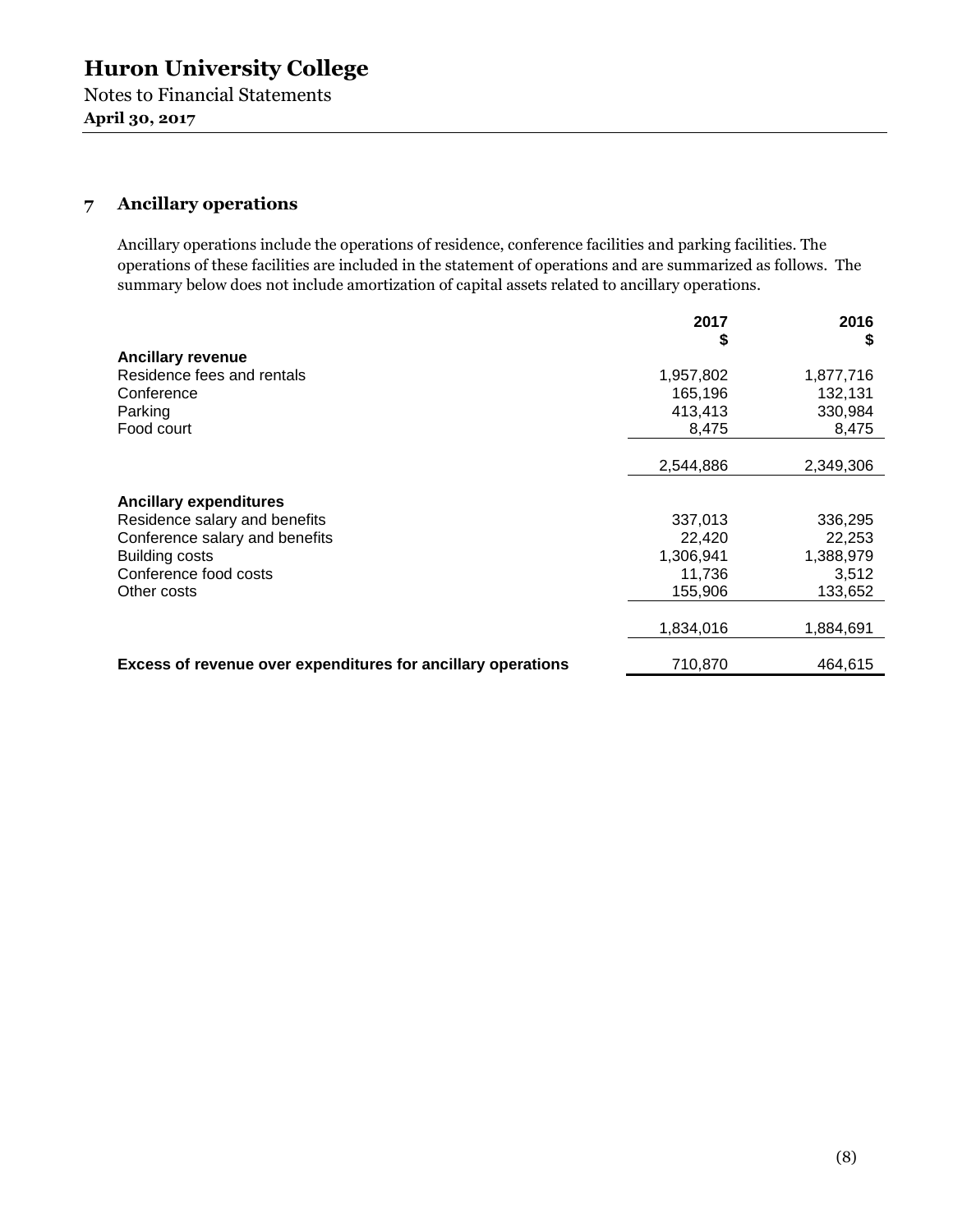Notes to Financial Statements **April 30, 2017** 

## **8 Related party transactions**

### **a) Huron University College Foundation**

The purpose of Huron University College Foundation (the Foundation) is to administer money received for the benefit of the University. The Foundation was incorporated in Ontario on June 12, 1979 as a not-for-profit organization and is a registered charity under the Income Tax Act. The Foundation administers certain Trust and Endowment Funds on behalf of the University for the purposes of pooling investment funds to maximize return and minimize costs. The decision-making as to the use of the University Trust and Endowment income rests with the Executive Board of the University.

During the Foundation's fiscal year ended December 31, 2016, the Board of Directors of the Foundation approved the transfer to the University of \$1,495,000 (2015 - \$1,037,576). Of the amounts approved for transfer, the University has received the following in the University's fiscal year ended April 30:

|                                     | 2017<br>\$ | 2016<br>\$ |
|-------------------------------------|------------|------------|
| Huron University College Foundation |            |            |
| <b>Trust and Endowment Fund</b>     | 146,835    | 146,835    |
| <b>Foundation Fund</b>              | 1,431,793  | 815,539    |
| Capital contributions               | 14,964     | 183,864    |
| <b>Foundation Superbuild</b>        |            |            |
|                                     | 1,593,592  | 1,146,238  |
| Deferred capital contributions      | (14, 964)  | (183,864)  |
|                                     | 1,578,628  | 962,374    |

#### **b) Huron University College Foundation U.S.A.**

The purpose of the Huron University College Foundation U.S.A. (the U.S.A. Foundation) is to administer money received for the benefit of the University. The U.S.A. Foundation was incorporated in New York on August 1, 2006 as a not-for-profit organization and is a registered charity under 501(c)(3) of the Internal Revenue Code. There has been no funding related activity since inception.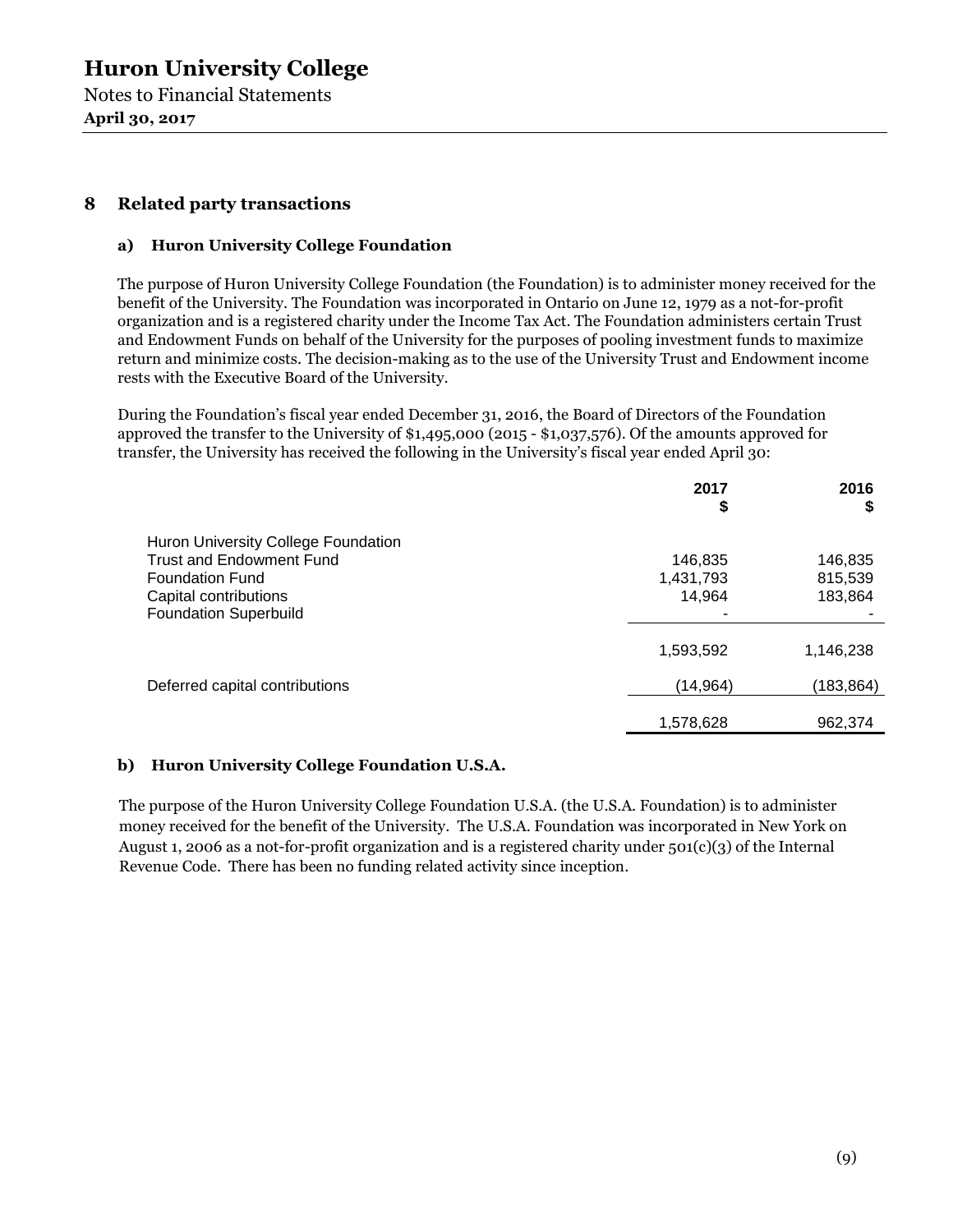**April 30, 2017** 

The Foundation has not been consolidated in the University's financial statements. A financial summary of the Foundation as at December 31, 2016 and December 31, 2015 and for the years then ended is as follows:

|                  |                                                                                    | 2016                    | 2015<br>S               |
|------------------|------------------------------------------------------------------------------------|-------------------------|-------------------------|
|                  | <b>Balance sheet</b>                                                               |                         |                         |
|                  | <b>Assets</b><br>Investments, at market<br>Other assets                            | 20,454,644<br>420,311   | 20,276,106<br>258,365   |
|                  |                                                                                    | 20,874,955              | 20,534,471              |
|                  | <b>Liabilities</b>                                                                 | 193,096                 | 115,572                 |
|                  | <b>Fund balances</b><br>Huron University College Trust and Endowment<br>Foundation | 3,135,027<br>17,546,832 | 3,121,290<br>17,297,609 |
|                  |                                                                                    | 20,681,859              | 20,418,899              |
|                  |                                                                                    | 20,874,955              | 20,534,471              |
|                  | <b>Statement of operations</b><br>Donations and investment income<br>Expenditures  | 1,387,403<br>(94, 365)  | 1,639,609<br>(95, 679)  |
|                  | Excess of revenue over expenditures                                                | 1,293,038               | 1,543,930               |
|                  | Disbursed to Huron University College<br>Net realized and unrealized capital gain  | (1,590,252)<br>560,174  | (1,063,425)<br>122,727  |
|                  | Net increase in fund balances                                                      | 262,960                 | 603,232                 |
| $\boldsymbol{q}$ | <b>Other revenue</b>                                                               |                         |                         |
|                  |                                                                                    | 2017<br>\$              | 2016<br>\$              |
|                  | Amortization of deferred contributions (note 4)<br>Diocesan grant                  | 220,170<br>81,102       | 245,337<br>96,689       |

Other academic revenue 309,475 337,651 Miscellaneous revenue 2008 and the set of the 158,042 192,118

Summer course revenue 810,000 and 784,792 1,578,789 1,656,587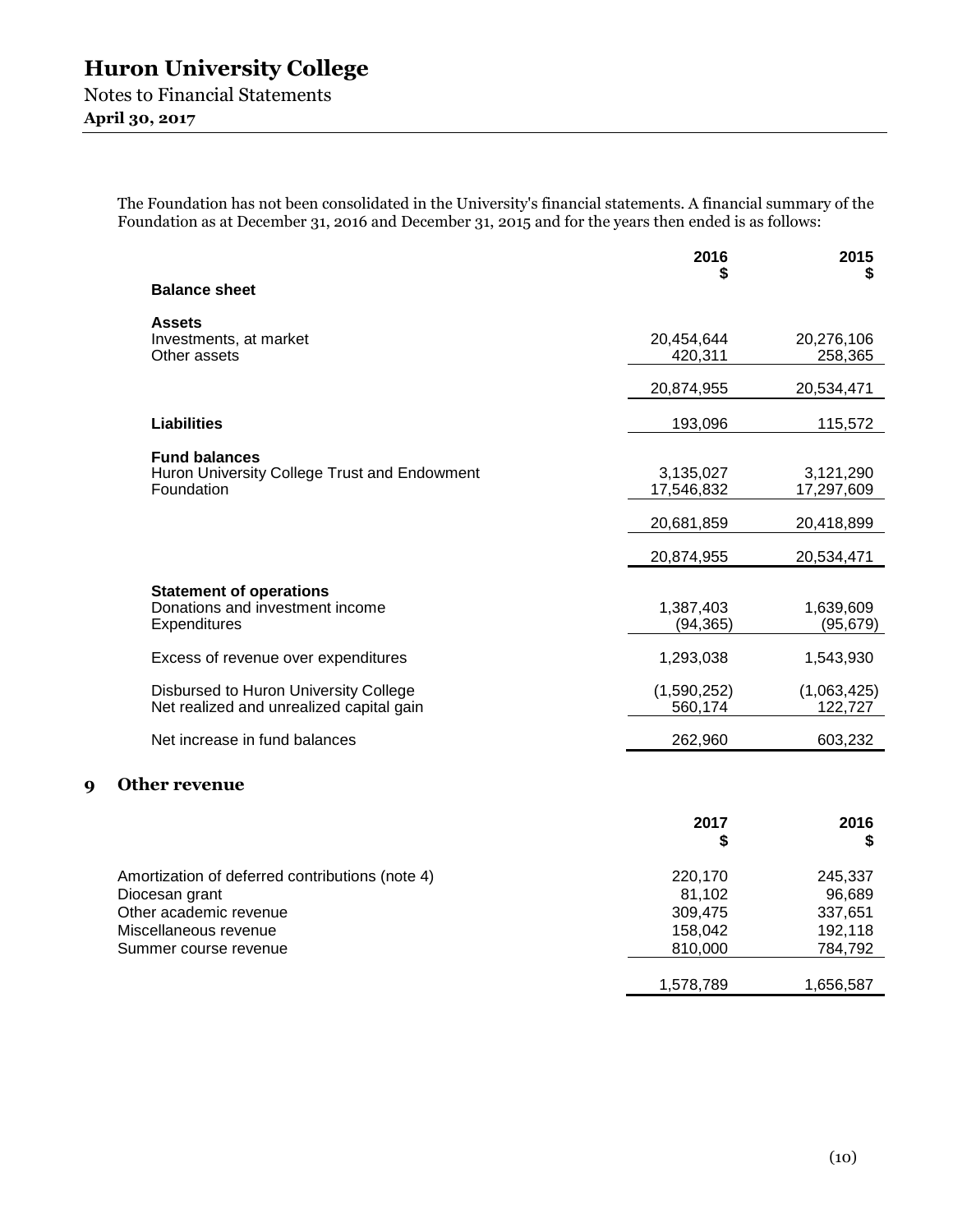Notes to Financial Statements **April 30, 2017** 

## **10 Working Capital**

|                                                 | 2017       | 2016<br>S |
|-------------------------------------------------|------------|-----------|
|                                                 | \$         |           |
| (Increase) decrease in:                         |            |           |
| Accounts receivable                             | (241, 457) | 36,054    |
| Prepaid expenses                                | (5,653)    | 6.597     |
| Due from/to Huron University College Foundation | (120, 659) | (40, 332) |
| Increase (decrease) in:                         |            |           |
| Accounts payable and accrued liabilities        | 138.801    | 96.916    |
| Advance tuition and residence deposits          | (214, 384) | (15, 628) |
| Deferred contributions                          | 28.908     | (36,749)  |
|                                                 | (414,444)  | 46,858    |

## **11 Trust Funds**

The University is the beneficiary of the income from certain trusts administered on its behalf. The University equally shares the beneficiary of the Colonel Leonard Trust with Upper Canada College.

|                                  | 2017       |                    |           | 2016                |
|----------------------------------|------------|--------------------|-----------|---------------------|
|                                  | Cost<br>\$ | Market value<br>\$ | Cost<br>S | <b>Market value</b> |
| Colonel Leonard                  | 646,888    | 697,632            | 643,769   | 656,206             |
| Sarah Leonard                    | 829,794    | 881,784            | 831,359   | 832,590             |
| Diocese of Huron                 | 170,696    | 270,678            | 170,696   | 262,017             |
| Trusts administered on behalf of |            |                    |           |                     |
| <b>Huron University College</b>  | 1,647,378  | 1,850,094          | 1,654,824 | 1,750,812           |

## **12 Ontario Student Opportunity Trust Funds**

The Ontario Student Opportunity Trust Funds (OSOTF) program was established by the Government of Ontario during 1997 to encourage companies and individuals to contribute funds for Ontario's college and university students. Prior to March 31, 2000, all eligible donations made to the University were matched by the Province on a dollar for dollar basis as cash was received. The matching donations ceased as of March 31, 2000. The Foundation allocates investment income to the fund based on its annual opening balance. Activity in this fund is included in the Foundation.